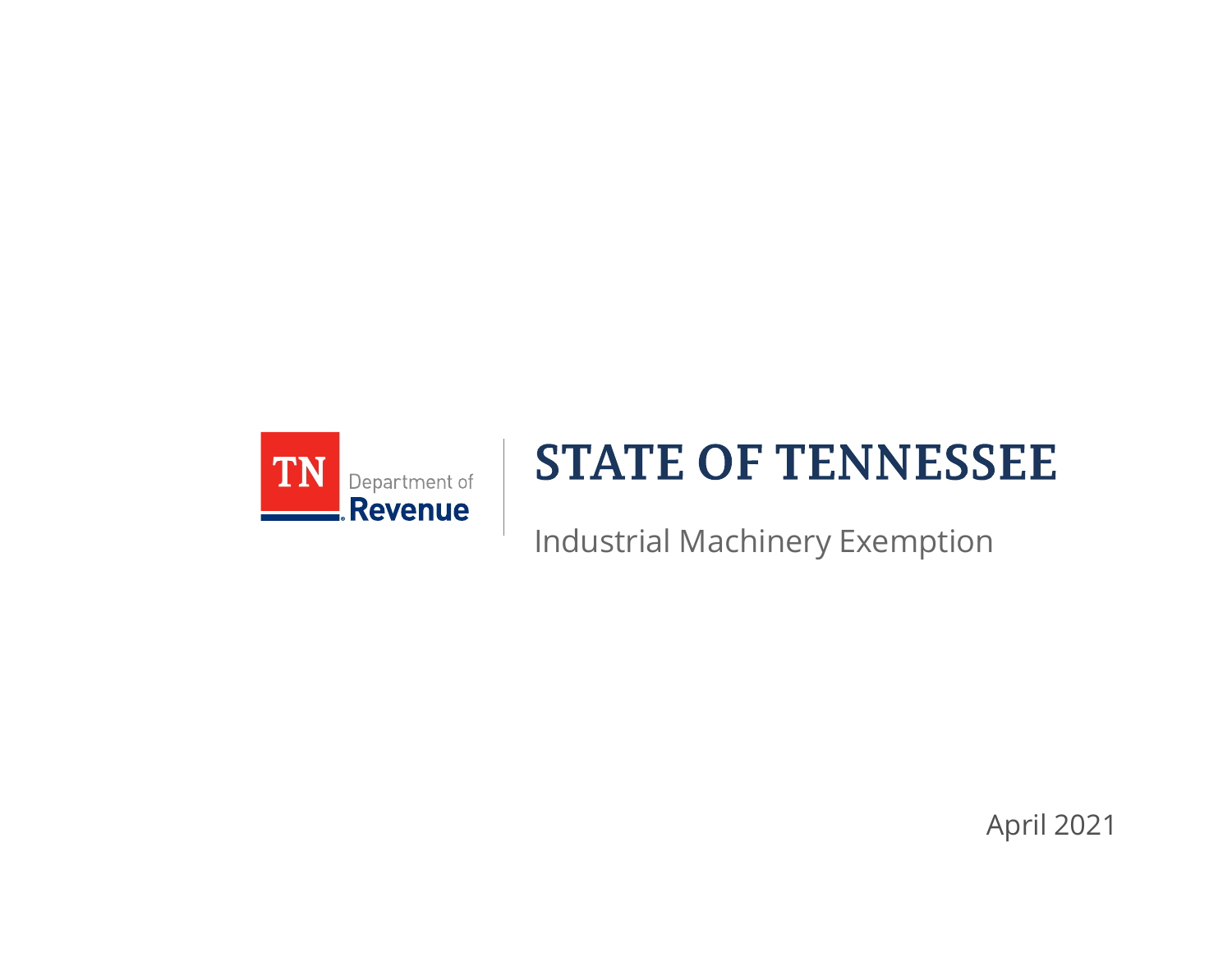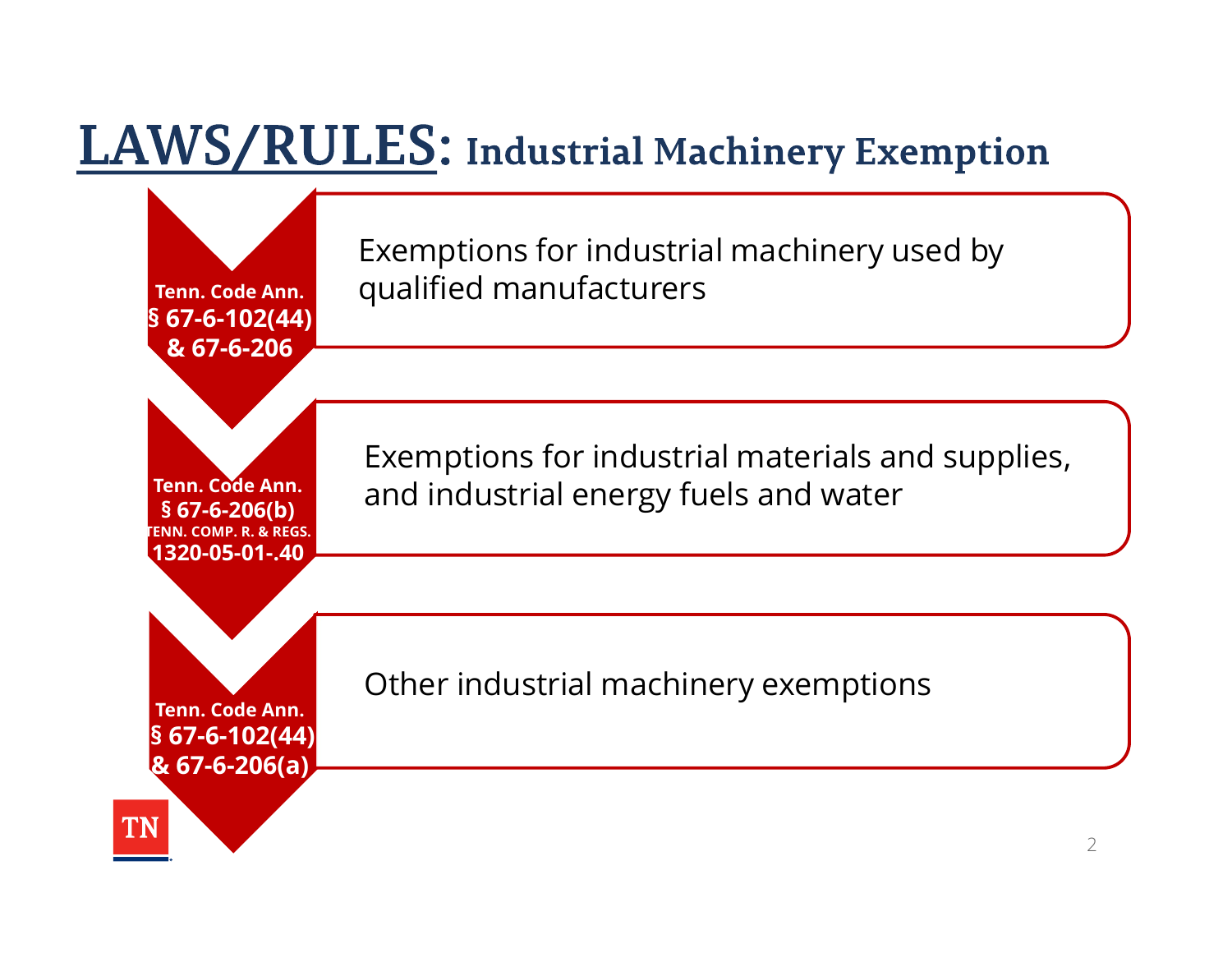#### **WHO IS A QUALIFIED MANUFACTURER?**

Person whose principal (more than 50%) business activity at a given location is from fabricating or processing tangible personal property for resale and consumption off the premises.



A person whose principal business activity at a given location is the preparation of food for immediate retail sale does not qualify.

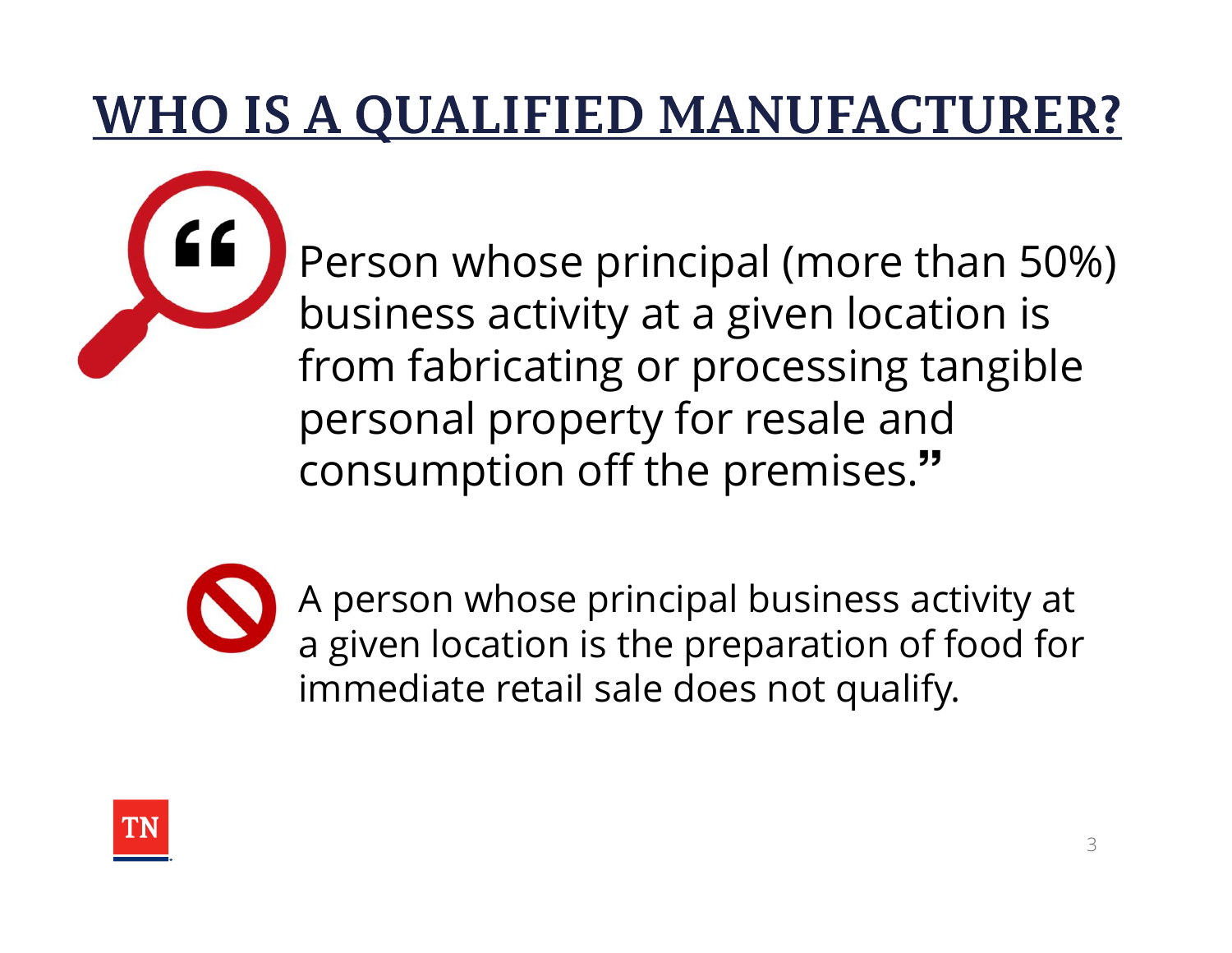### **DEFINITION: Industrial Machinery**

Machinery, apparatus and equipment with all associated parts, appurtenances and accessories, including hydraulic fluids, lubricating oils,

and greases necessary for operation and maintenance,

that is necessary to, and primarily for, the fabrication or processing of tangible personal property for resale and consumption off the premises."

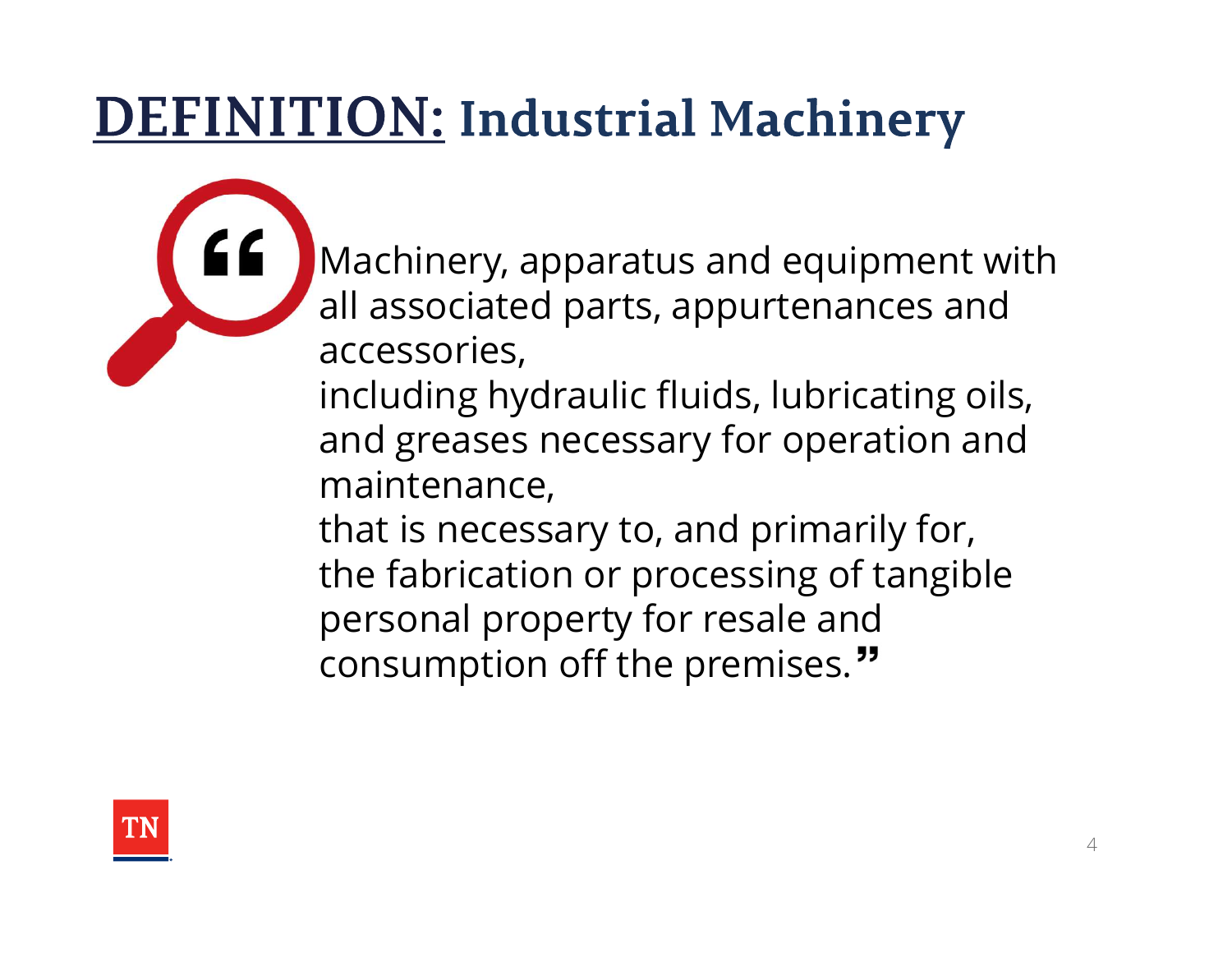#### **INDUSTRIAL MACHINERY**

#### To qualify for exemption….

- 1. Person must be a qualified manufacturer
- 2. Item must be machinery, apparatus or equipment
- 3. Item must be necessary to the fabricating or processing of the products sold
- 4. Item must be primarily for the fabrication of the products sold

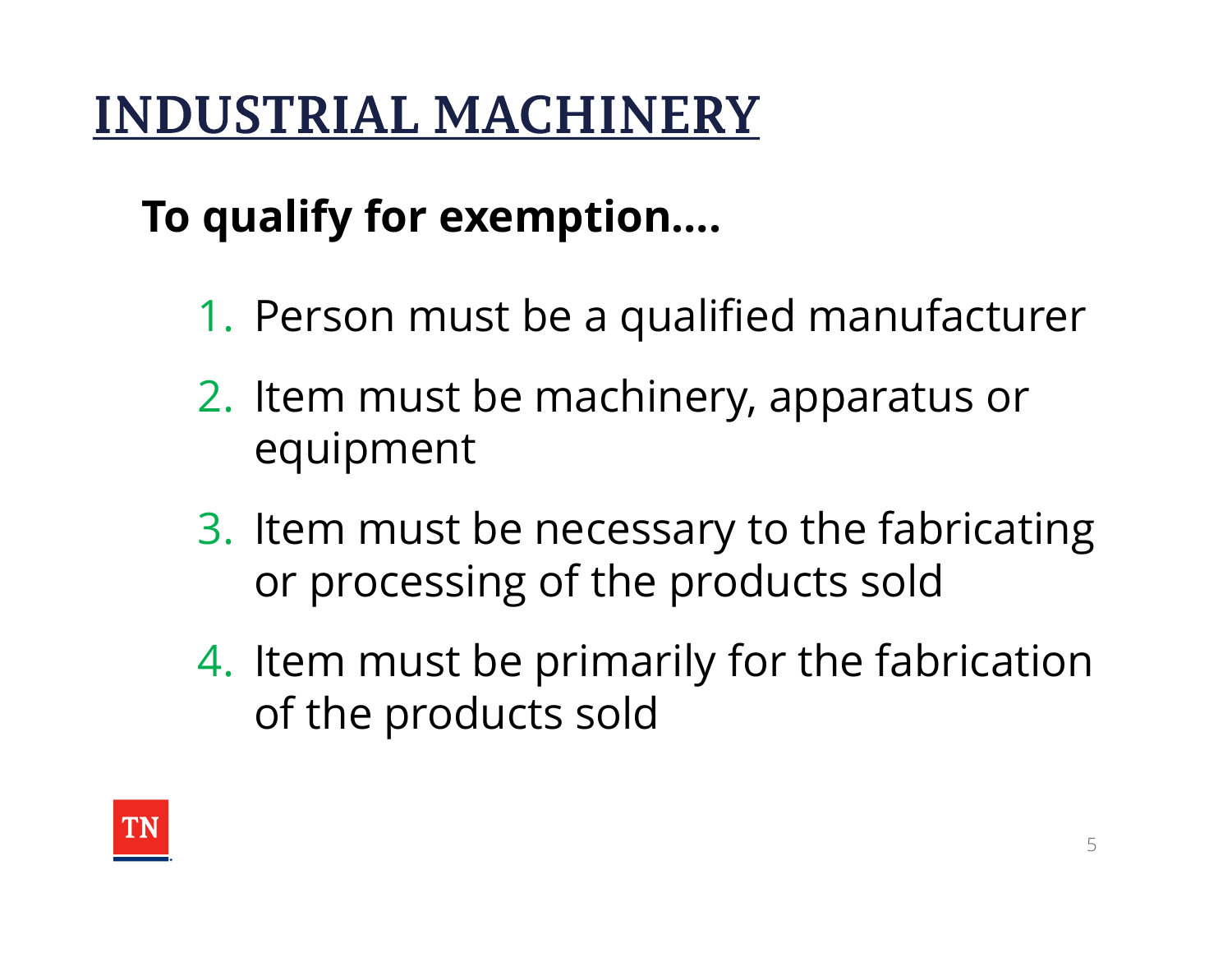## **WHAT MACHINERY IS EXEMPT?**

- $\checkmark$  Machinery, apparatus, and equipment necessary to and primarily for the fabricating or processing of tangible personal property
- $\checkmark$  Machinery necessary for converting tangible personal property into taxable specified digital products for resale
- $\checkmark$  Machines for generating, producing, and distributing electricity, steam, and water
- $\checkmark$  Equipment used to transport raw materials from storage to process
- $\checkmark$  Equipment used to transport finished goods from the end of the process to storage
- $\checkmark$  Pollution control facilities needed to control or eliminate air or water pollutants resulting from the manufacturing
- $\checkmark$  Machinery used to package manufactured items
- $\checkmark$  Repair parts and repair and installation labor for industrial machinery



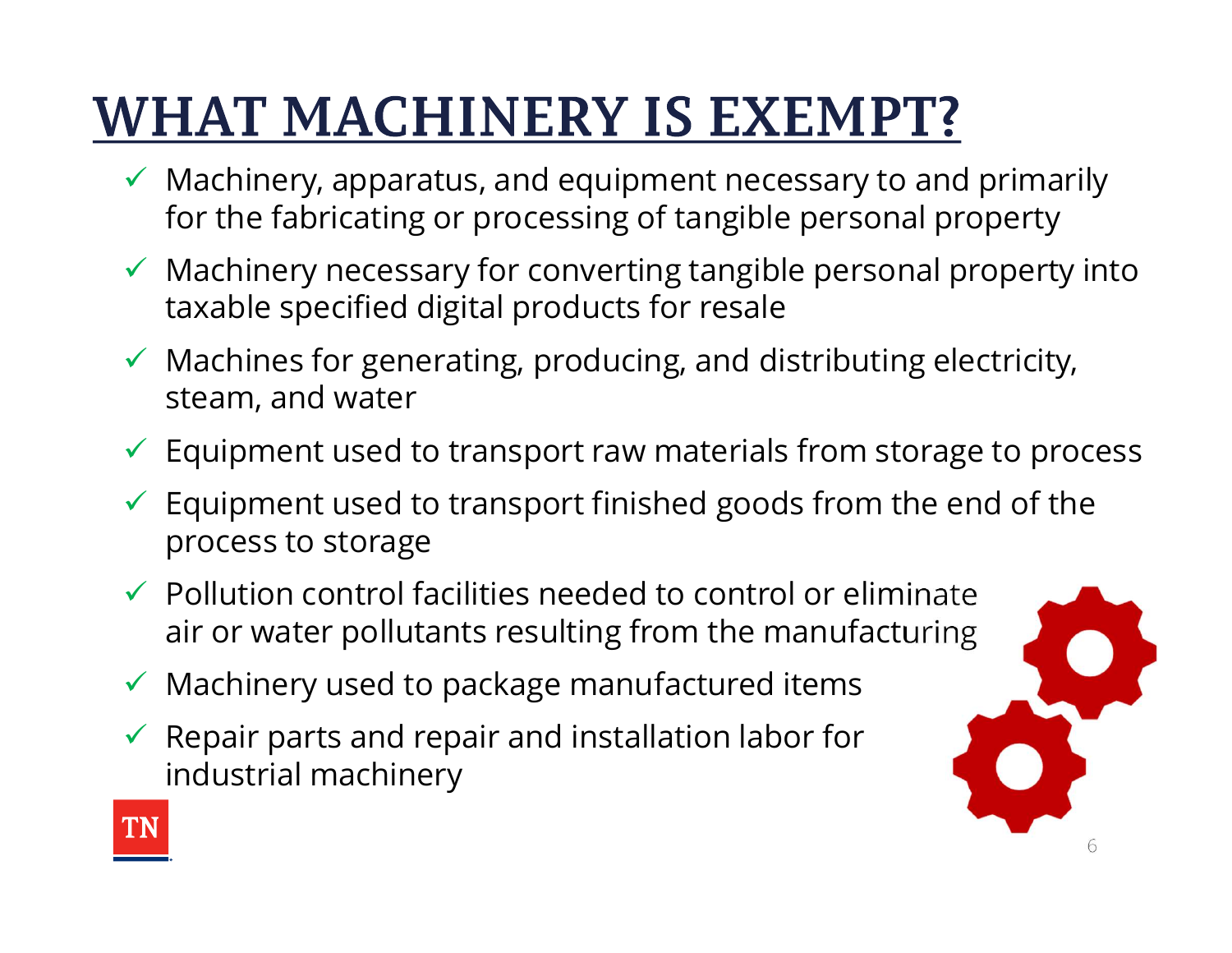### **WHAT IS NOT EXEMPT?**

- **O** Equipment primarily used prior to transport of raw materials to process (e.g., raw materials storage or receiving)
- **O** Equipment primarily used after transport of finished goods to storage (e.g., finished goods storage or shipping)
- **O** Equipment used primarily for the storage or distribution of specified digital products after conversion
- **O** Equipment used for convenience or comfort of workers
- **O** Equipment used in the preparation of food for immediate retail sale
- **O** Equipment used for maintenance



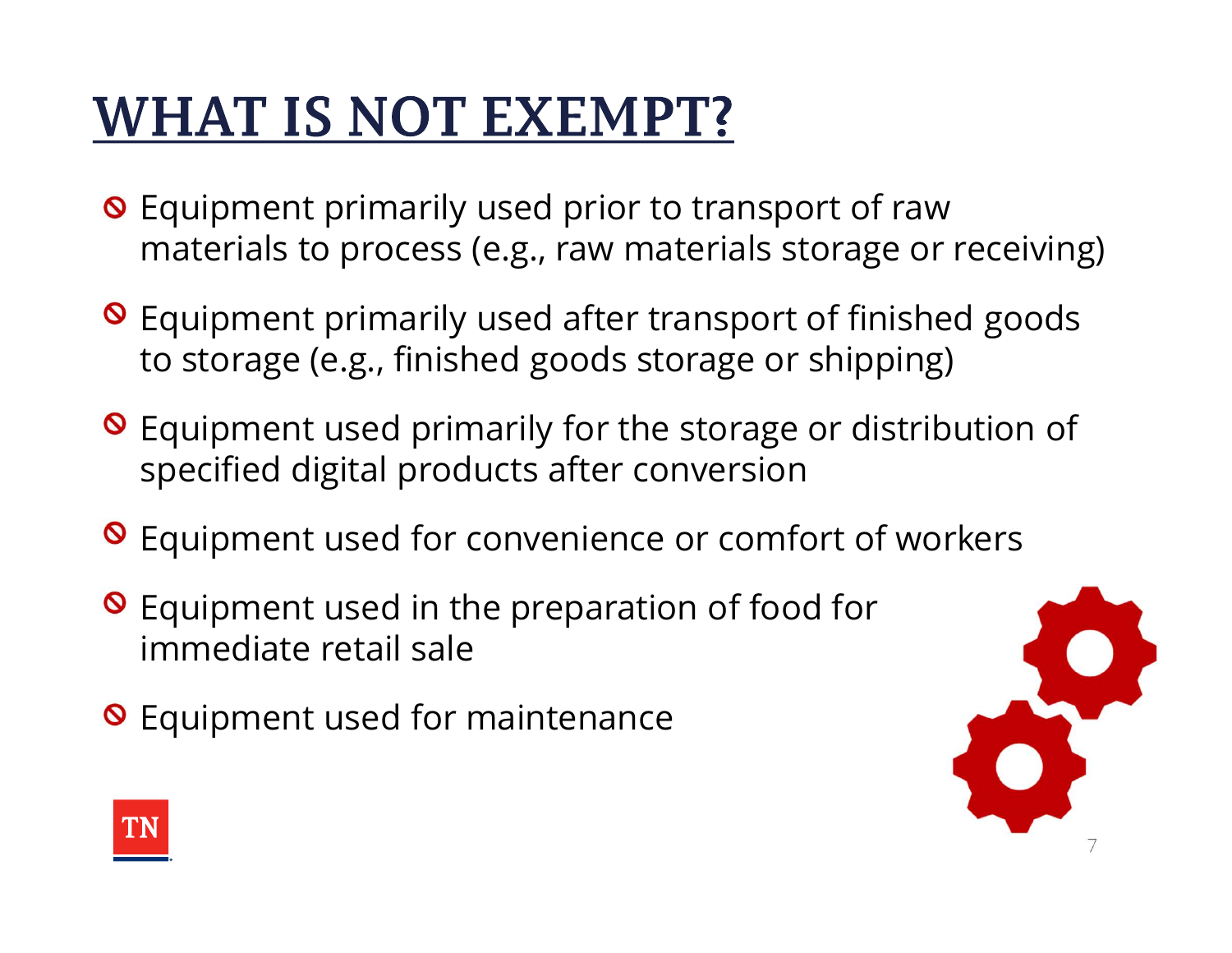## **ENERGY FUEL REDUCED TAX RATE**

Qualified manufacturers may purchase all forms of energy fuels used in any manner at a given manufacturing location at a reduced 1.5% state tax rate.

- $\checkmark$  Electricity
- $\checkmark$  Natural gas
- $\checkmark$  Coal
- $\checkmark$  Firewood
- $\checkmark$  Fuel oil
- $\checkmark$  Propane and butane gases



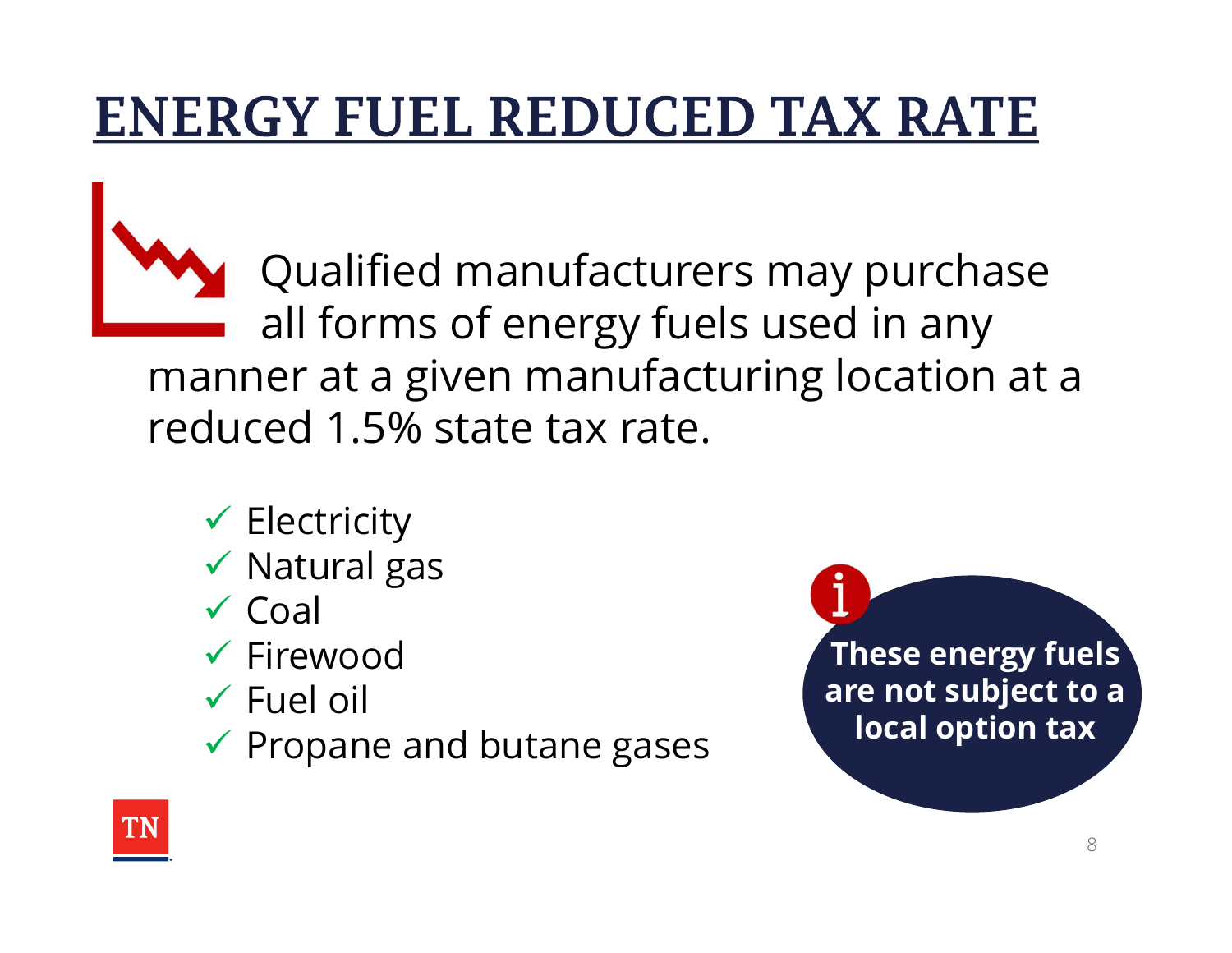# **ENERGY FUEL FULLY EXEMPT**

- $\checkmark$  Any energy fuel that comes into direct contact with the product during manufacturing, is expended during the contact, and is metered separately
- $\checkmark$  Natural gas used to generate heat to produce primary aluminum, aluminum sheet and foil
- $\checkmark$  Electricity used to generate radiant heat for production of heat-treated glass
- $\checkmark$  Any energy fuel that is produced by a manufacturer from its own facilities

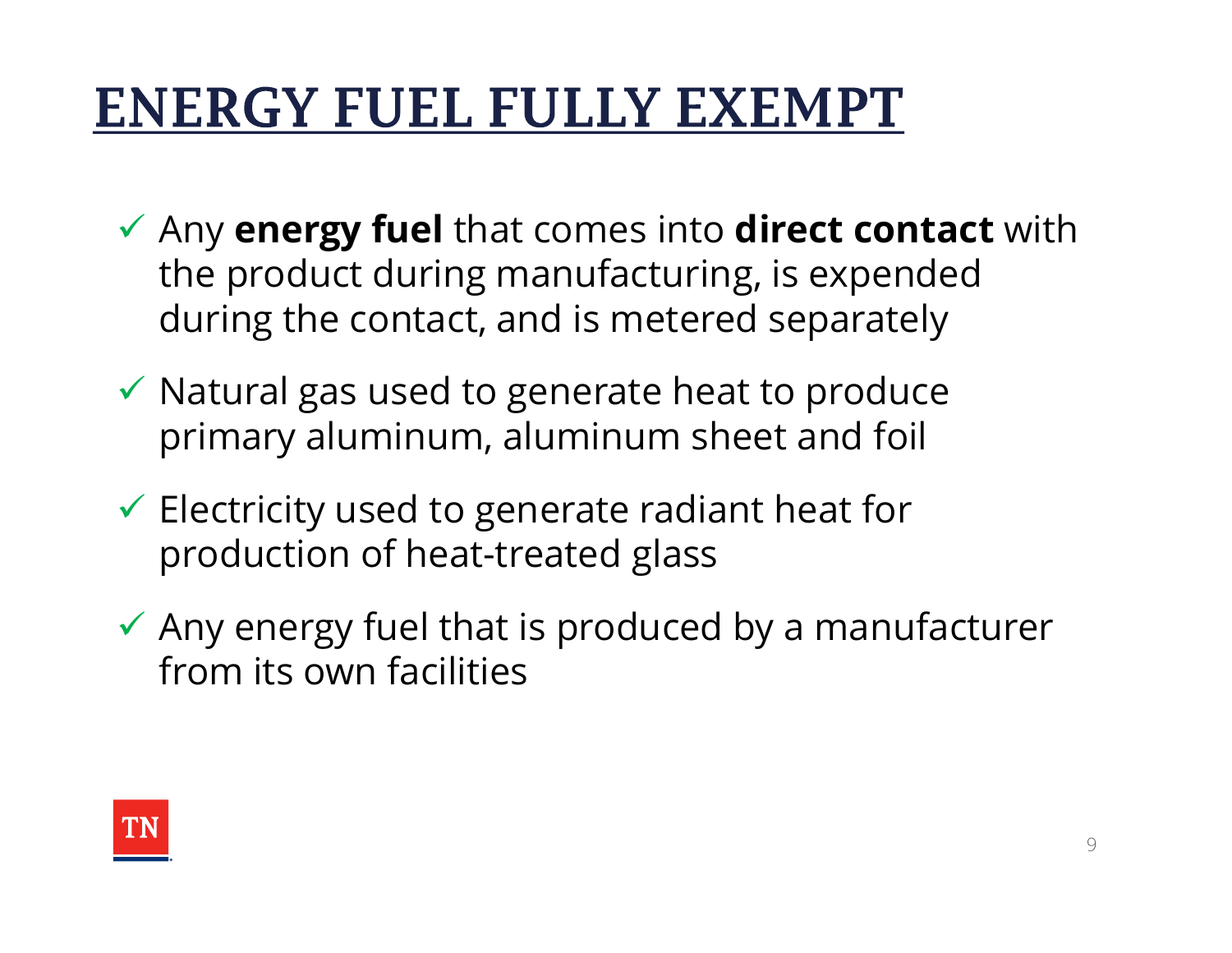#### **WATER REDUCED TAX RATES**



Qualified manufacturers may purchase water used in any manner at a given manufacturing location at a reduced

- $\checkmark$  1% state tax rate, and
- $\checkmark$  .5% local tax rate.

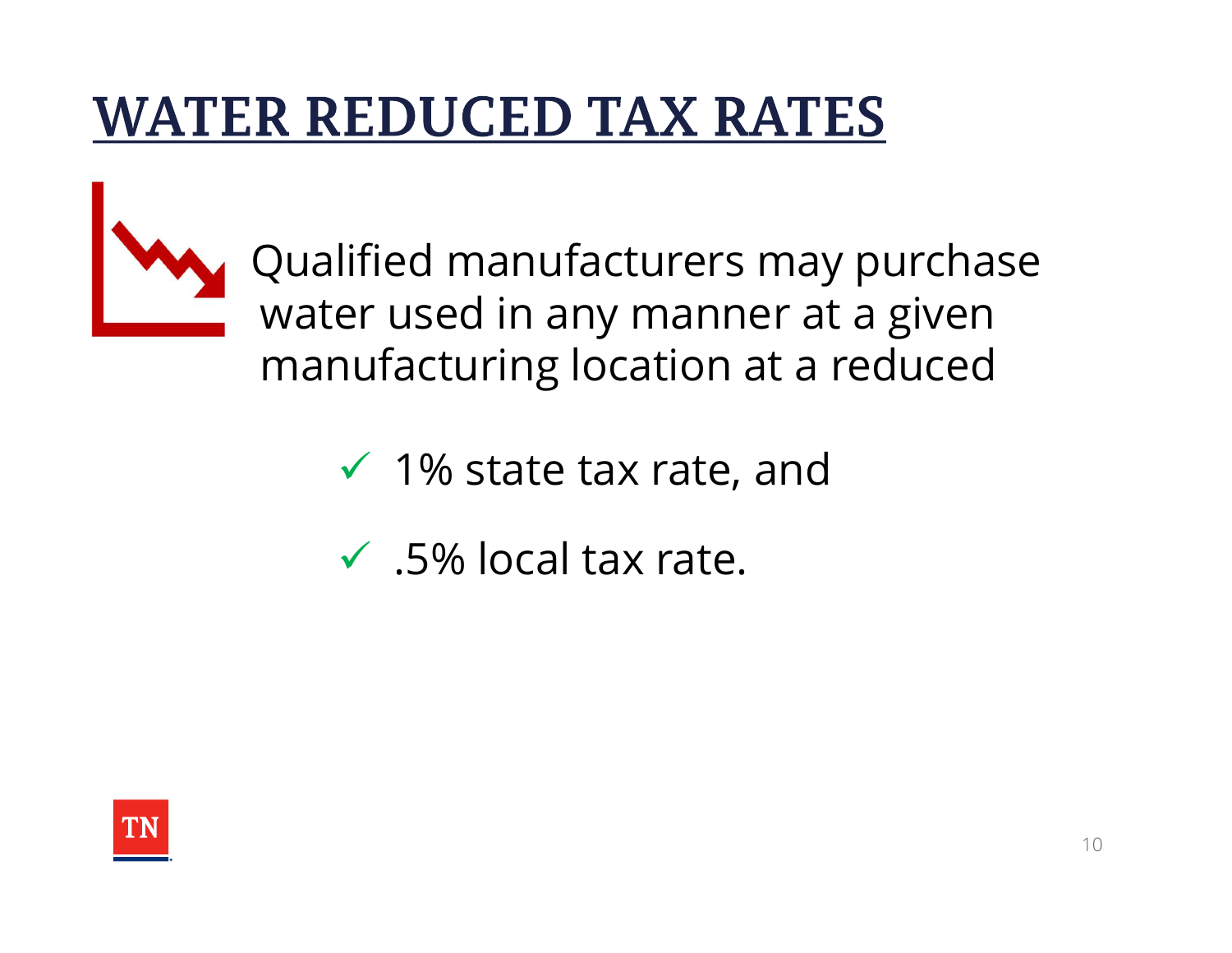## **WATER FULLY EXEMPT**

- $\checkmark$  Any water that comes into direct contact with the product during manufacturing, is expended during the contact, and is metered separately
- $\checkmark$  Any water that becomes an ingredient or component of the manufactured product
- $\checkmark$  Water that is produced or extracted by a manufacturer from its own facilities or in the public domain

Water wetting product during the manufacturing process that is separately metered is also tax-exempt!

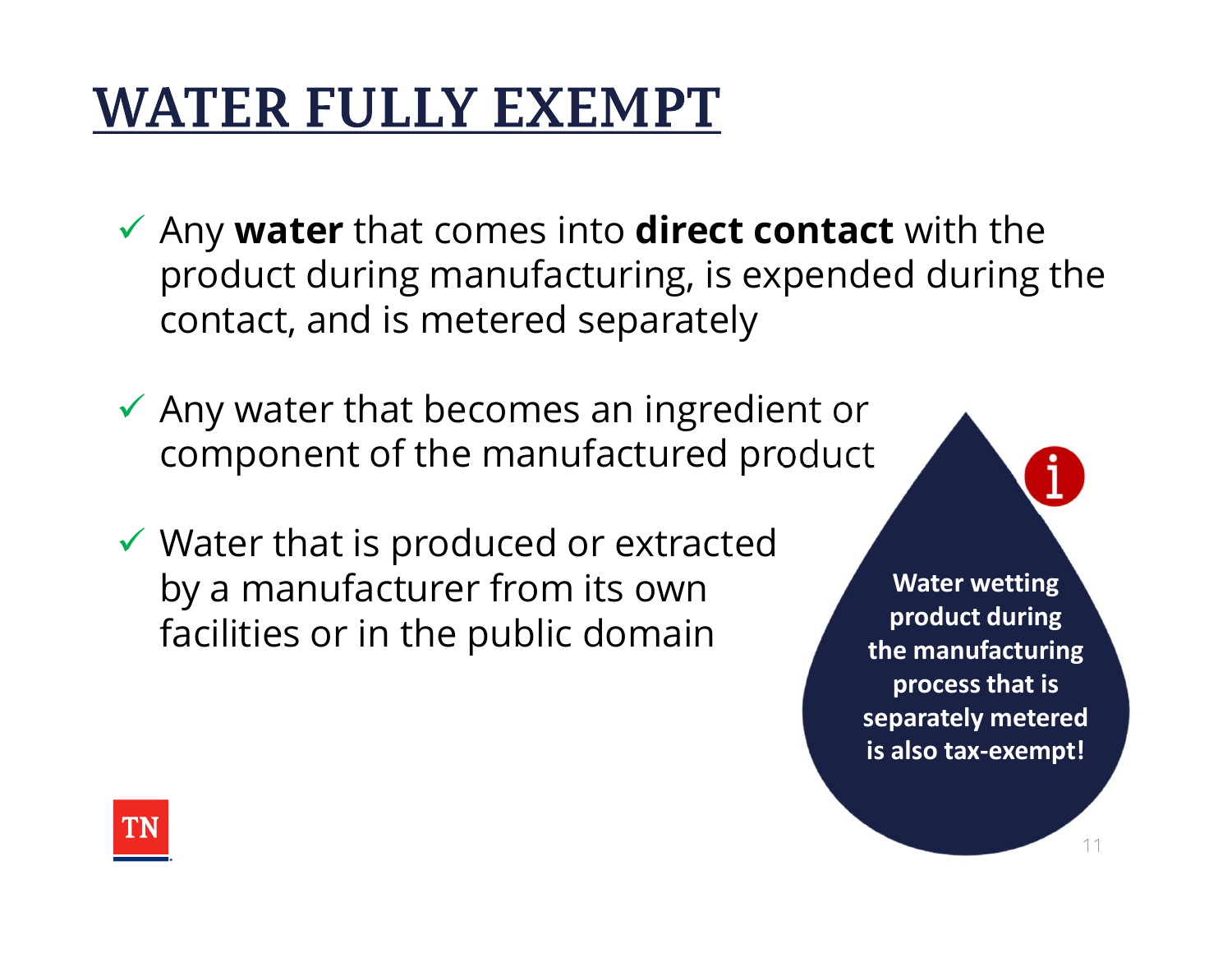#### **INDUSTRIAL MATERIALS AND SUPPLIES**

- $\checkmark$  Materials for future processing, manufacturing, or conversion into articles of tangible personal property for resale
	- $\triangleright$  Must become a component part of the finished product or are used directly in fabricating
- $\checkmark$  Materials and supplies coming into direct contact with the product that are rapidly consumed in processing or manufacture of the finished product
	- $\triangleright$  Note, once removed from inventory, the supplies must be totally used or consumed within 25 days to qualify for exemption
- $\checkmark$  May be purchased tax-exempt with a resale certificate. An industrial machinery exemption certificate is not required.

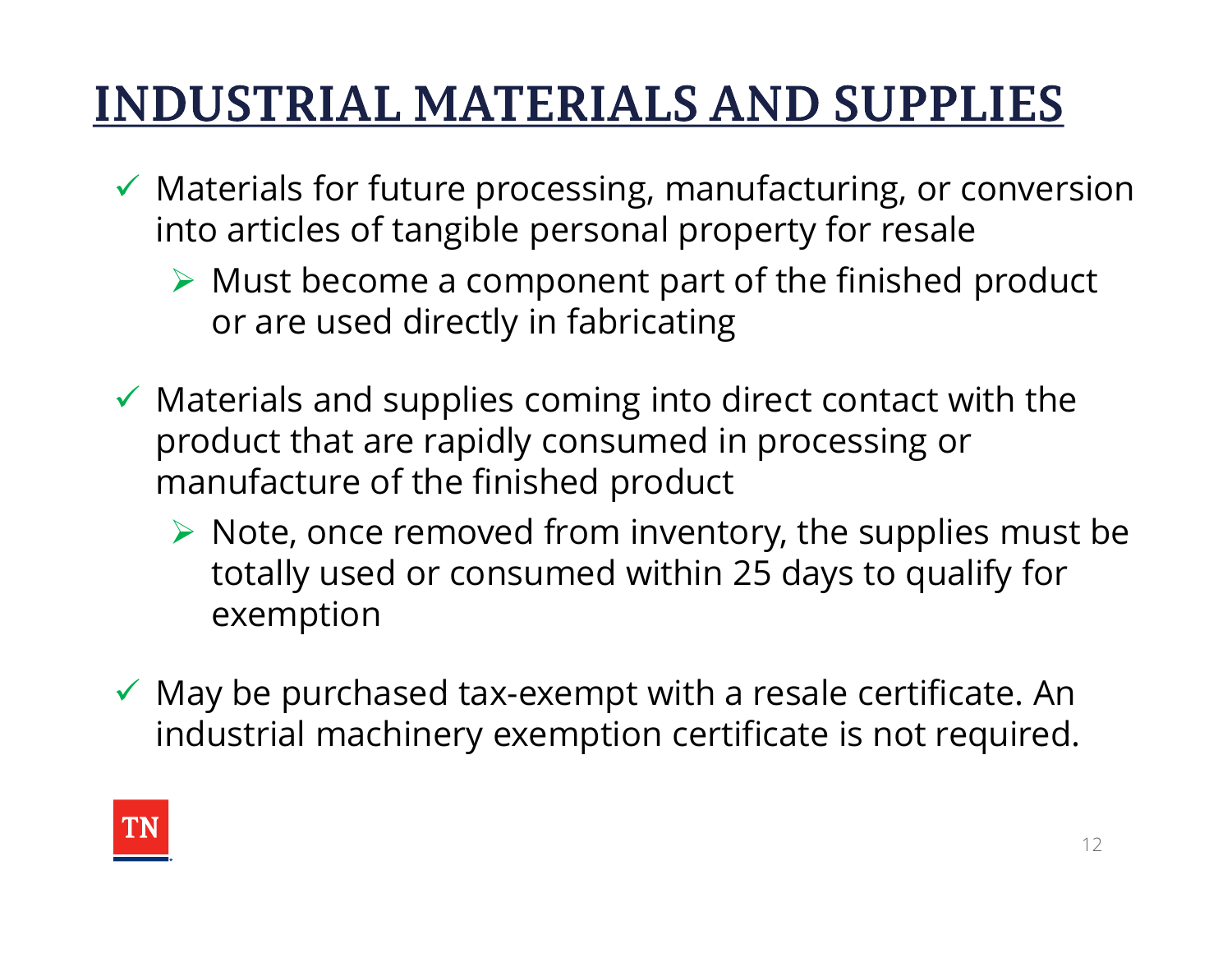#### **OTHER IM EXEMPTIONS**

- $\checkmark$  Machinery used in the fabrication of trusses, window units or door units for resale as part of principal business of the sale of building supplies
- $\checkmark$  Machinery and equipment necessary to and primarily for remanufacturing industrial machinery when used by one whose principal business is remanufacturing industrial machinery
- $\checkmark$  Machinery used in the pre-press and press operations in the business of printing
- $\checkmark$  Machinery and equipment with all associated parts and accessories, repair parts, repair and installation labor that is necessary to and primarily for mining
- $\checkmark$  Machinery for fabrication of asphalt/crushed stone to be used by contractor in roads funded by tax revenues
- $\checkmark$  County or municipality contractor for water pollution control or sewage systems

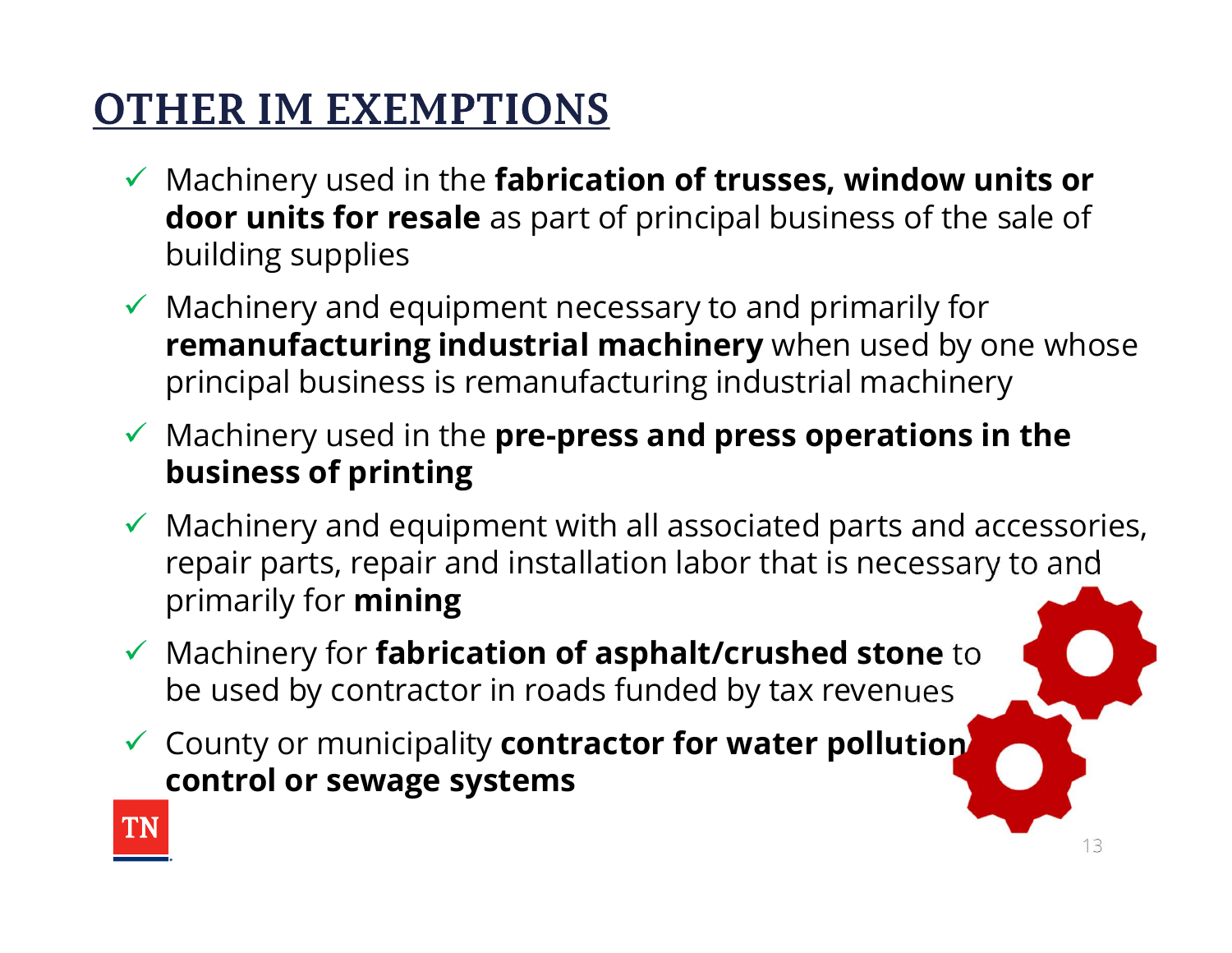# **APPLICATION: Process**



- Business must have a sales tax account with a location ID for each manufacturing location
- $\checkmark$  Separate application must be submitted for each manufacturing location
- $\checkmark$  Complete the application entirely, submitting all information requested, including:
	- $\Box$  Attach a list of the machinery and equipment and describe its use

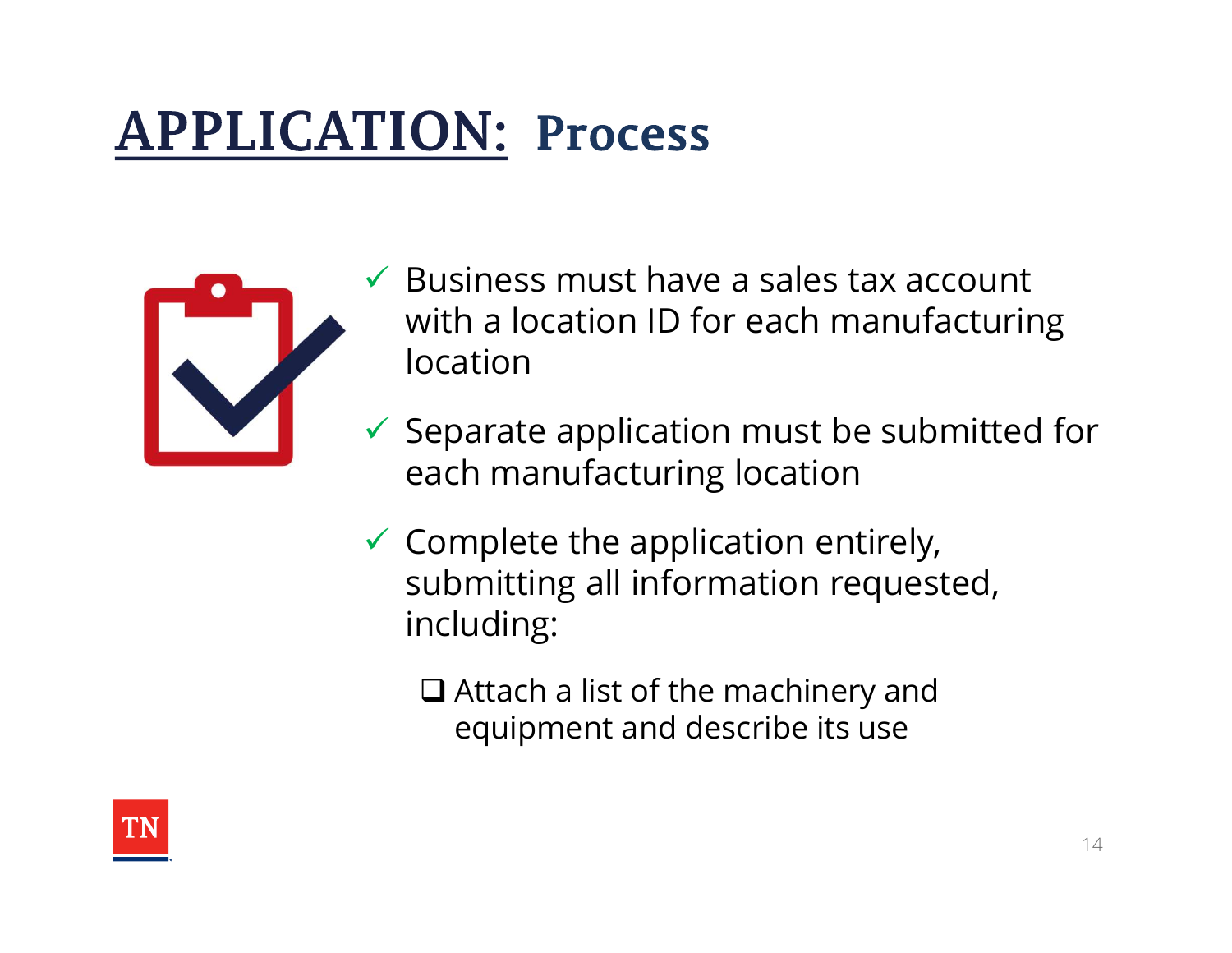### **APPLICATION: Contractor Information**

- $\checkmark$  Contractors may purchase, provide and install machinery, parts, accessories, including hydraulic fluids, lubricating oils and greases for maintenance, that is necessary to and primarily used for fabricating or processing of tangible personal property at a qualified manufacturer's facility.
- $\checkmark$  Contractors must submit a separate industrial machinery application for each contracted job with a manufacturer.
- $\checkmark$  The industrial machinery exemption certificate issued to the contractor will be valid only for a specific manufacturer's facility location and will include a beginning and end date for the job.



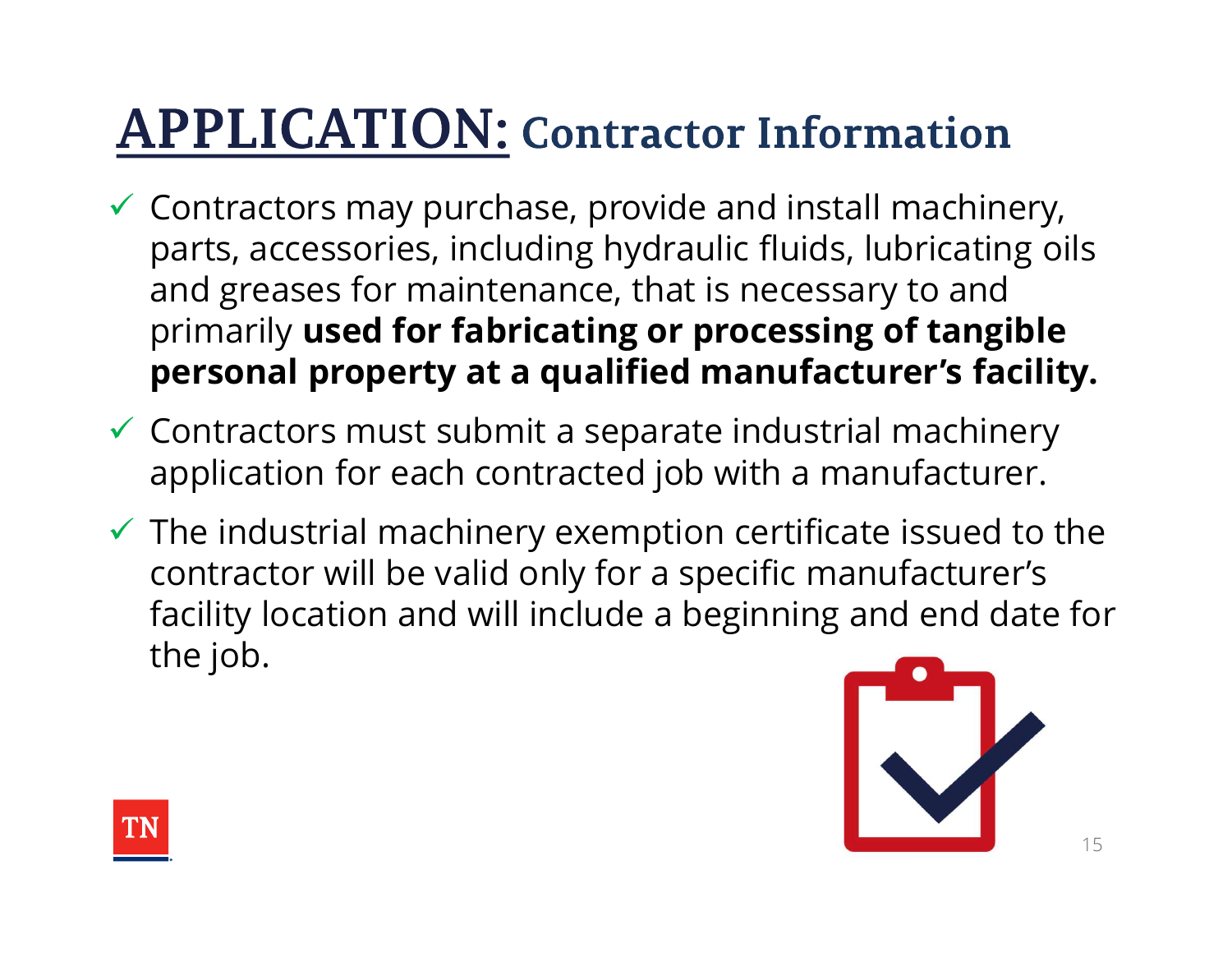### **APPLICATION - Where to Find**

https://www.tn.gov/content/dam/tn/revenue/documents/forms/sales/f1303101fillin.pdf

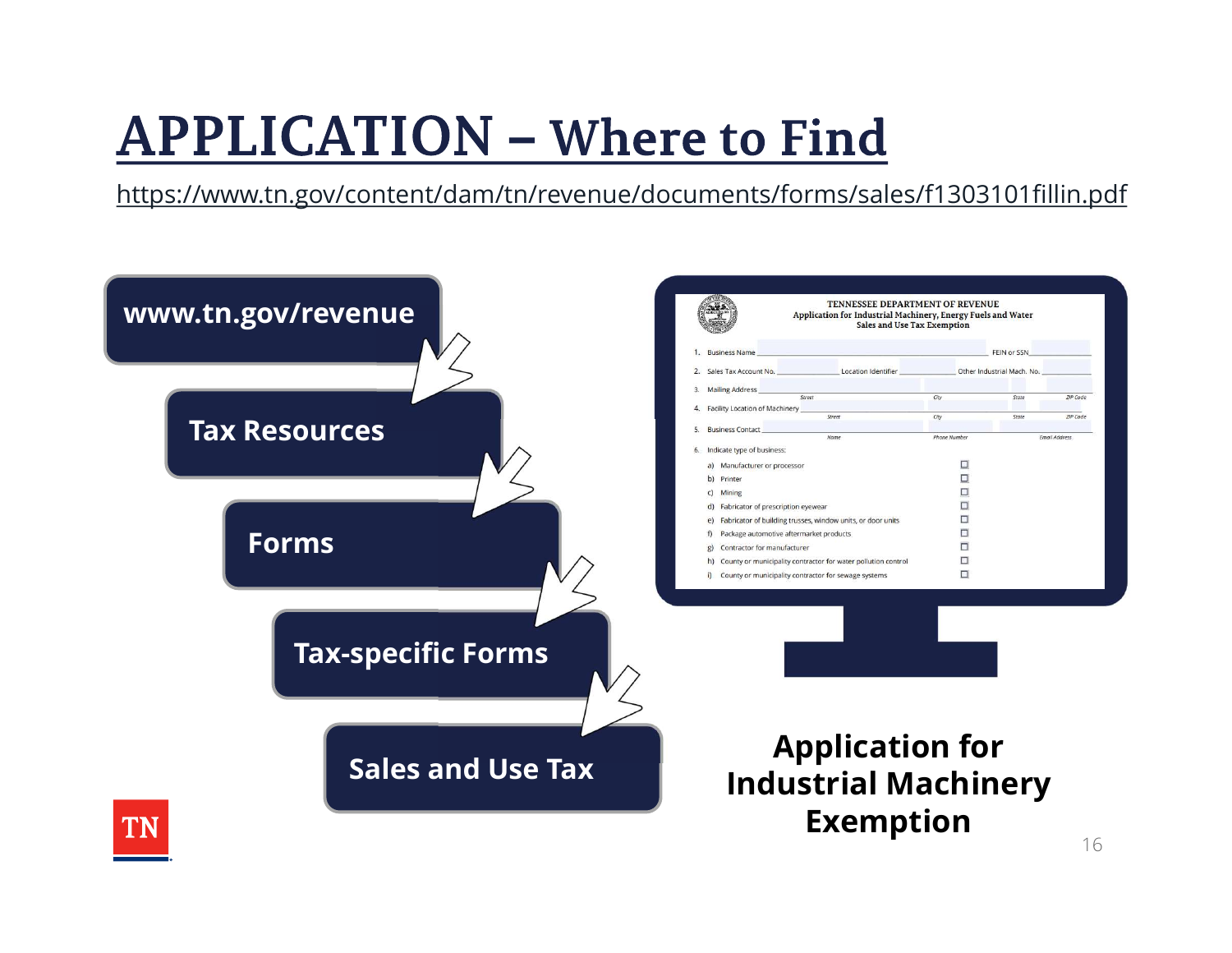#### **CERTIFICATES**

Exempt entities must provide **Exempt** and RESERVALDERESS vendors with either:

- The taxpayer is principally engaged in fabricating or processing tangible personal property for<br>
Copy of the certificate  $\sum_{\text{mean}}$  or the facility and, therefore, may purchase exempt from sales and use tax:<br>
That the faci
- $\checkmark$  Fully completed Streamlined Sales entrol facilities used to control air or water politician resulting from such fabricating Tax certificate of exemption the taxpayer may pay a reduced state and local saves and section at the of 1.5% on (must include the IM exemption and the secreticate of exemption n authorization number included on the certificate issued by TDOR) **Intervention of the certificate** issued by mail



#### **STATE OF TENNESSEE DEPARTMENT OF REVENUE**

**COMPANY NAME** 

May 1, 2017 **Effective Date: Account No:** 1XXXXXXXX-SLC XXXXXXXXXXX **Exemption No: Facility Address:** 

**COMPANY ADDRESS 2 ADDRESS NASHVILLE TN 37221-2111** 

#### Manufacturing and Processing Industrial Machinery, Energy Fuels and Water Sales and Use Tax Certificate of Exemption

- processing of tangible property for resale
- repair parts and repair and installation services for such qualified industrial machinery
- 
- 

statement

and on TNTAP above, affirm that the upon application facility address reference approval

Print Name of Authorized Repres

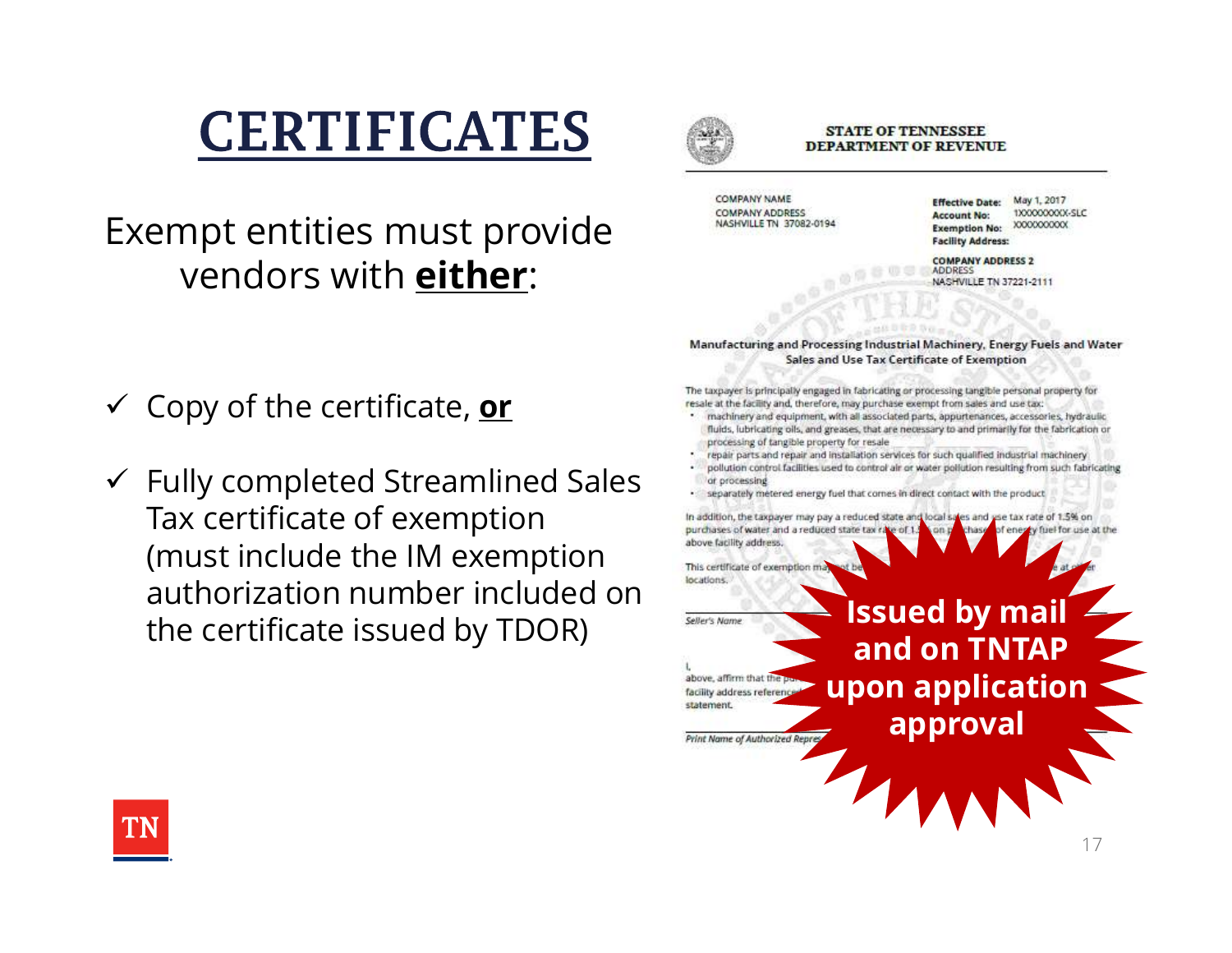#### **CERTIFICATES:**

Exemption authorization must be obtained prior to making tax-exempt purchases

Retroactive authority for the IM exemption may be granted when failure to obtain authority prior to making a purchase resulted from…

- o Major restructuring of the business/change in ownership
- $\circ$  Death of a key person in the organization's tax area
- o Entity was misled by state officials which indicated that authority to purchase IM was not required
- o Any other grounds that the Commissioner finds satisfactory to allow retroactive application of exemption

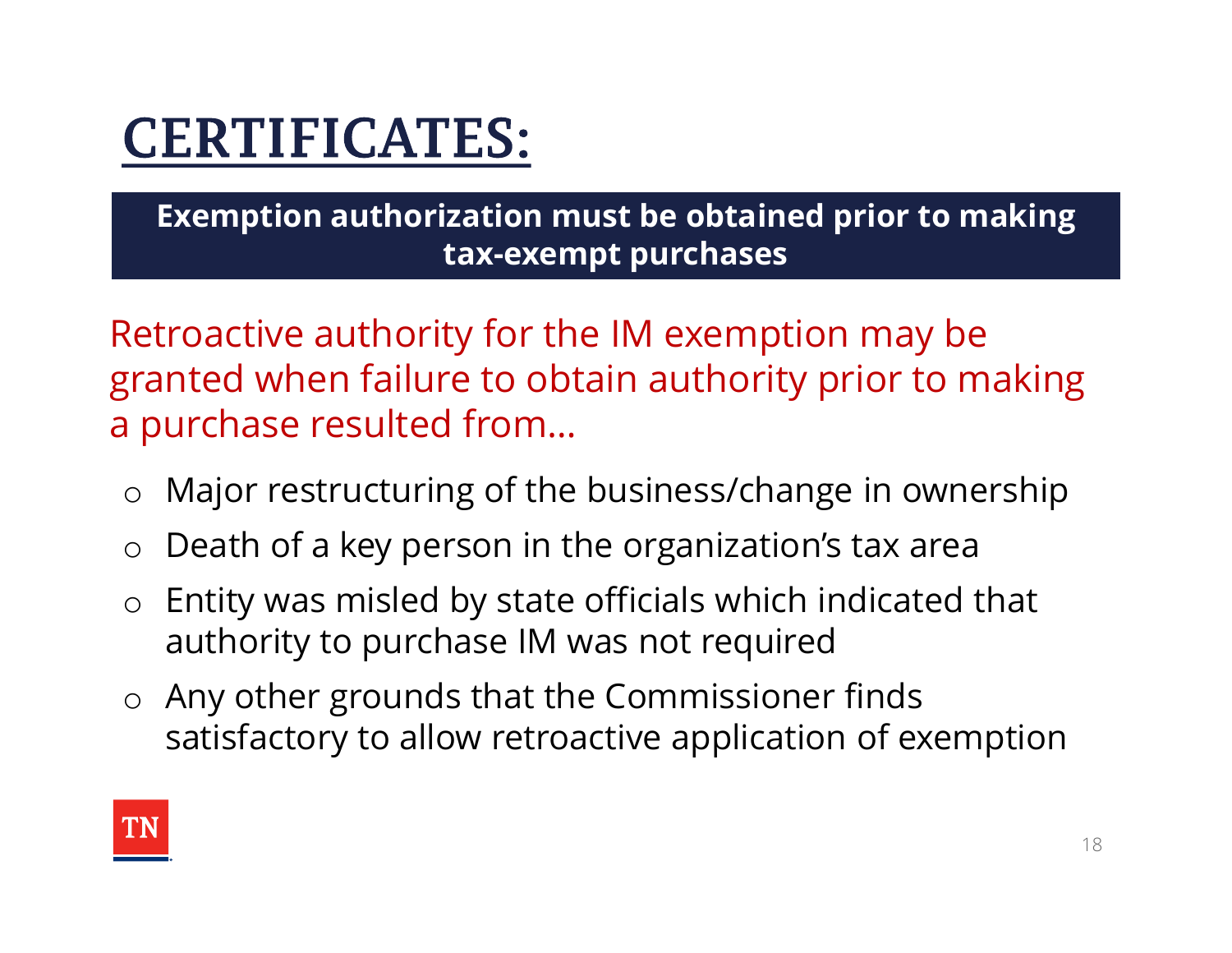

To claim a refund or credit for tax paid on purchases of qualifying industrial machinery must use the following procedure: **1. Refund Follows**<br> **1. Request a refund from the vendor and provide vendor with the certificate of exemption**<br> **1. Request a refund from the vendor and provide vendor with the certificate of exemption**<br> **2. Vendor must f EXECUIDE 18. THE SECUTE 12. Vendor must use the following procedure:**<br> **2.** Request a refund from the vendor and provide vendor with the certificate of exemption<br>
2. Vendor must file a refund claim within three years from **3.** Vendor must use the following procedure:<br>3. Vendor must use the following procedure:<br>3. Vendor must file a refund claim within three years from December 31 of<br>3. Vendor must file a refund claim within three years from

- certificate of exemption
- the year in which the tax was remitted to the Department
- with the claim for refund
- must use the following procedure:<br>
1. Request a refund from the vendor and provide vendor with the<br>
certificate of exemption<br>
2. Vendor must file a refund claim within three years from December 31 of<br>
1. Vendor must file a purchaser and submit such documentation showing the purchaser received a refund or credit for the tax paid